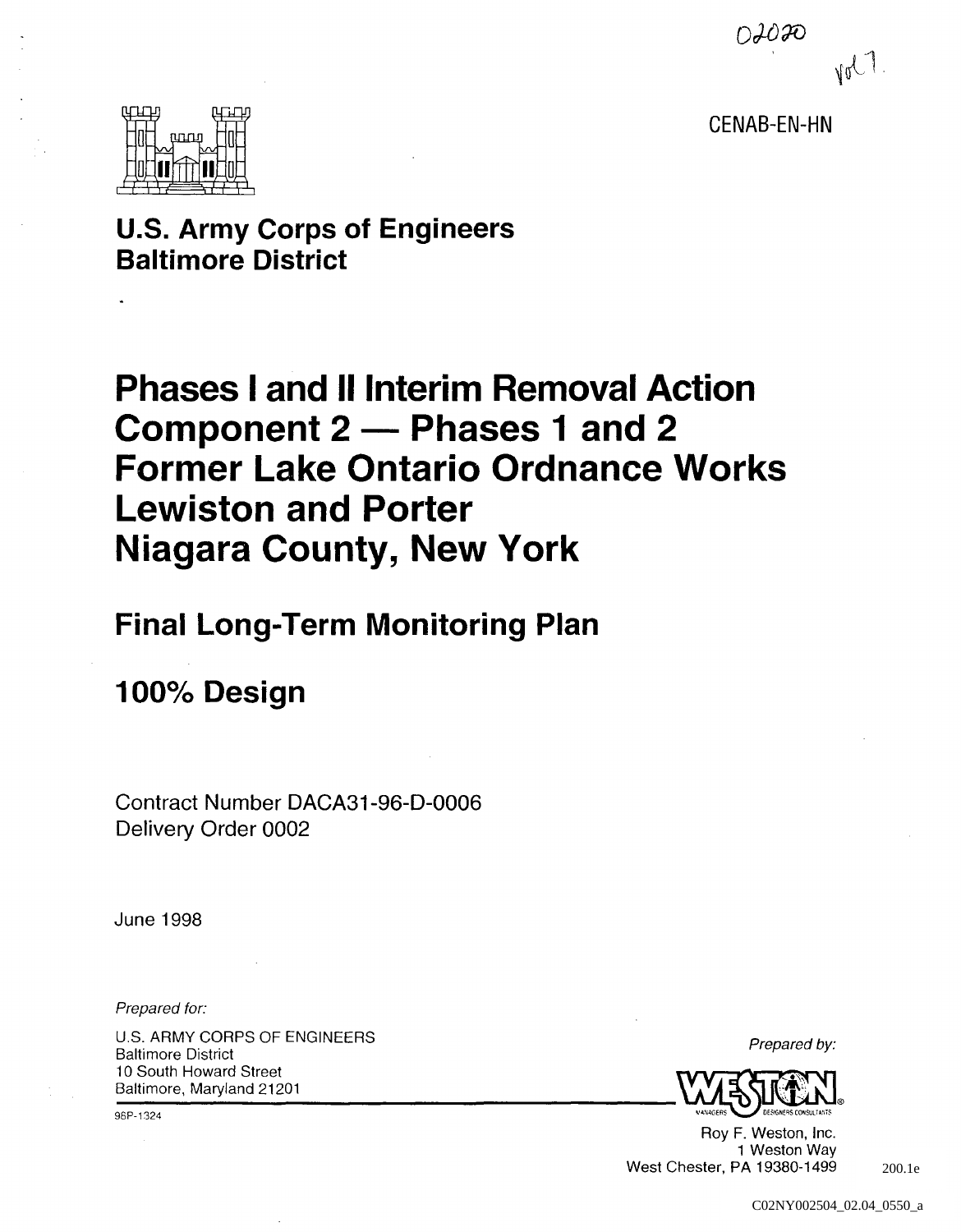### **INTERIM REMOVAL ACTION COMPONENT 2-PHASES 1 AND 2 FORMER LAKE ONTARIO ORDNANCE WORKS LEWISTON AND PORTER NIAGARA COUNTY, NEW YORK**

 $\sim$   $\sim$ 

### **LONG-TERM MONITORING PLAN**

#### **100% DESIGN**

Prepared for

#### **u.s. ARMY CORPS OF ENGINEERS SAL TIMORE DISTRICT**

10 South Howard Street Baltimore, Maryland 21201

June 1998

Prepared by

**ROY F. WESTON, INC.**  1 Weston Way West Chester, PA 19380-1499

MK01|\\MKLAN01\RPT\03886143.002\C2P1ARA6.98\LTMPPFFM.DOC 6/9/98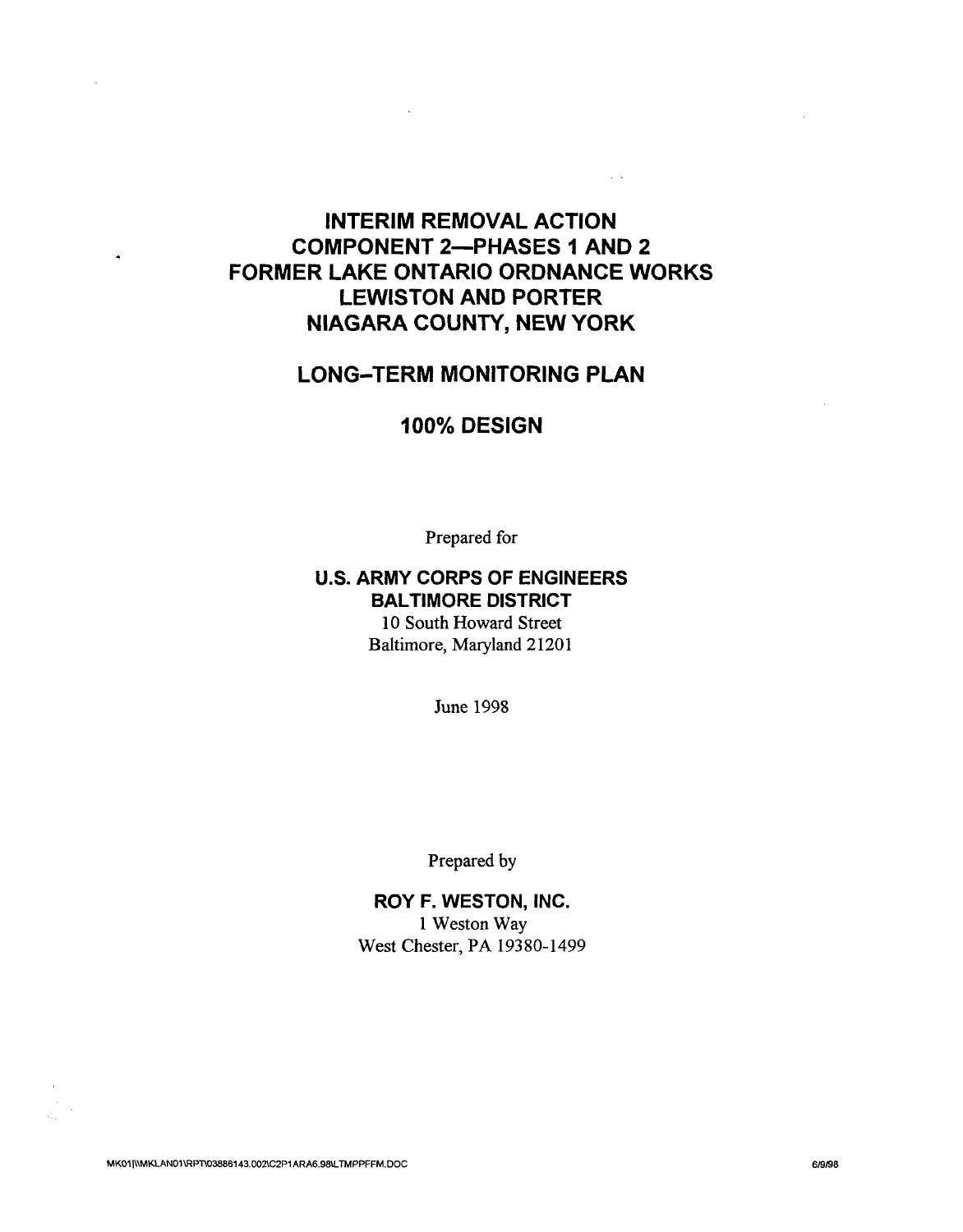### **TABLE OF CONTENTS**

#### Section **Page**

 $\sim$   $\sim$ 

 $\frac{1}{2}\sum_{i=1}^{n}\frac{1}{2}\sum_{j=1}^{n}\frac{1}{2}\sum_{j=1}^{n}\frac{1}{2}\sum_{j=1}^{n}\frac{1}{2}\sum_{j=1}^{n}\frac{1}{2}\sum_{j=1}^{n}\frac{1}{2}\sum_{j=1}^{n}\frac{1}{2}\sum_{j=1}^{n}\frac{1}{2}\sum_{j=1}^{n}\frac{1}{2}\sum_{j=1}^{n}\frac{1}{2}\sum_{j=1}^{n}\frac{1}{2}\sum_{j=1}^{n}\frac{1}{2}\sum_{j=1}^{n}\frac{1}{2}\sum_{j=1}^{n}\frac{1}{2}\sum_{j$ 

 $\overline{a}$ 

| 2.1 BASIS FOR EVALUATION OF POTENTIAL MONITORING ACTIVITIES | $2 - 1$ |
|-------------------------------------------------------------|---------|
|                                                             |         |
|                                                             | $3-1$   |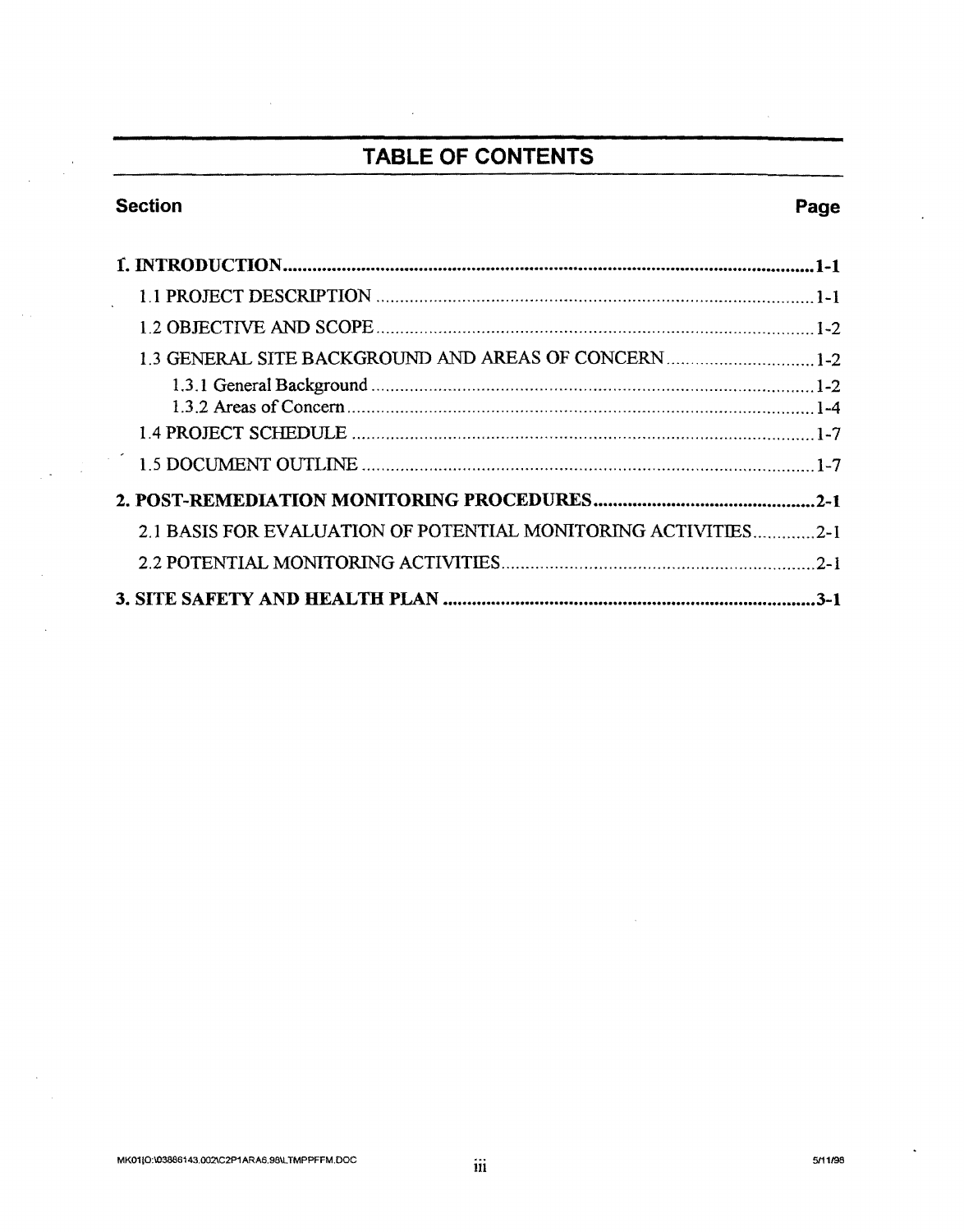### **LIST OF FIGURES**

| <b>Title</b> | Page |
|--------------|------|
|              |      |
|              |      |

 $\mathbf{r}$ 

 $\sim$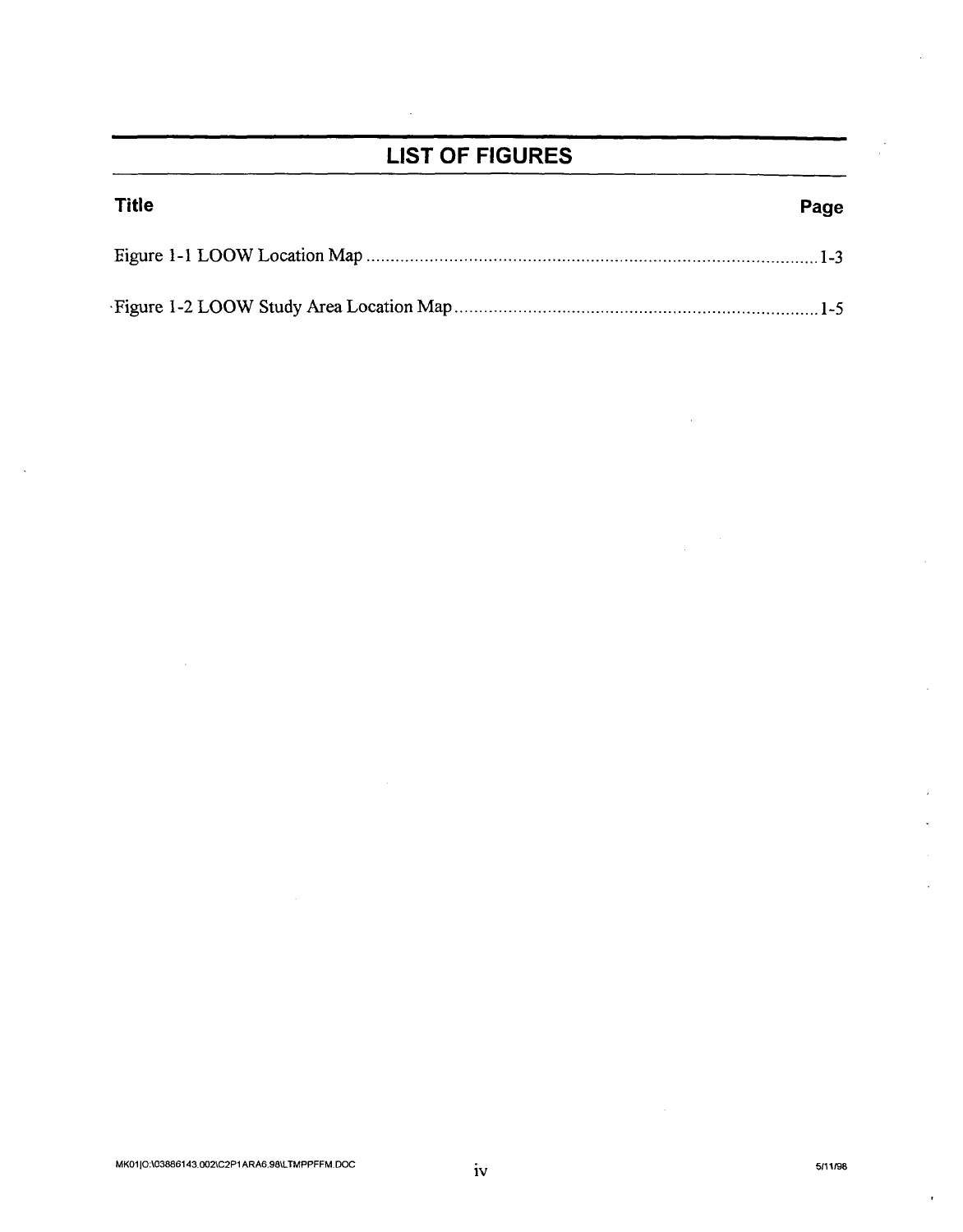## **LIST OF ACRONYMS**

| <b>ACM</b>    | asbestos-containing material                            |
|---------------|---------------------------------------------------------|
| <b>AFP-68</b> | Air Force Plant 68                                      |
| <b>CENAB</b>  | U.S. Army Corps of Engineers Baltimore District         |
| Chem-Trol     | Chem-Trol Pollution Services, Inc.                      |
| cm            | centimeter                                              |
| <b>DAR</b>    | Design Analysis Report                                  |
| <b>DOD</b>    | U.S. Department of Defense                              |
| <b>DOE</b>    | U.S. Department of Energy                               |
| EE/CA         | <b>Engineering Evaluation/Cost Analysis</b>             |
| <b>LOOW</b>   | Lake Ontario Ordnance Works                             |
| <b>LTM</b>    | Long-Term Monitoring                                    |
| <b>NYSDEC</b> | New York State Department of Environmental Conservation |
| <b>OSHA</b>   | Occupational Safety and Health Administration           |
| <b>PRAC</b>   | Preplaced Remedial Action Contract                      |
| <b>PRDI</b>   | <b>Preliminary Remedial Design Investigation</b>        |
| QA/QC         | quality assurance/quality control                       |
| <b>RCRA</b>   | Resource Conservation and Recovery Act                  |
| <b>RI/FS</b>  | remedial investigation/feasibility study                |
| <b>SAP</b>    | Sampling and Analysis Plan                              |
| <b>SCA</b>    | SCA Chemical Services, Inc.                             |
| <b>SSHP</b>   | site safety and health plan                             |
| <b>TCL</b>    | <b>Target Compound List</b>                             |
| <b>TSD</b>    | treatment, storage, and disposal                        |
| <b>USACE</b>  | U.S. Army Corps of Engineers                            |
| <b>WESTON</b> | Roy F. Weston, Inc.                                     |

 $\sim$ 

 $\bar{z}$ 

 $\mathcal{L}$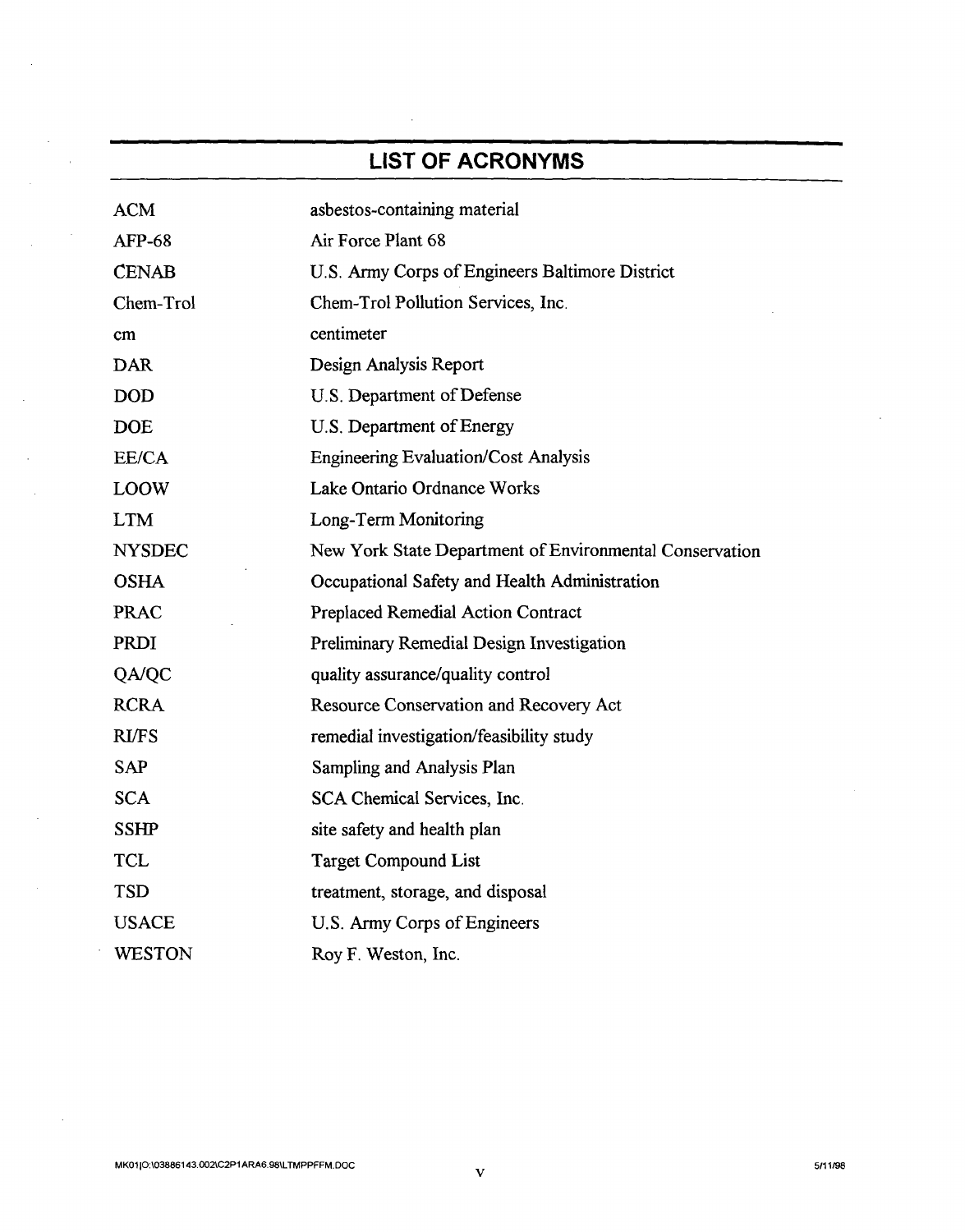#### **1. INTRODUCTION**

ΥÜ,

#### **1.1 PROJECT DESCRIPTION**

The U.S. Army Corps of Engineers Baltimore District (CENAB) has retained Roy F. Weston, Inc. (WESTON®) to develop the Remedial Design for Interim Removal Actions (IRAs) for Components 1, 2, and 3 (Chemical Waste Management [CWM] property, Somerset Group [Somerset] property, and Town of Lewiston property) at the former Lake Ontario Ordnance Works (LOOW) located in Niagara County, New York.

A meeting was held on 16 April 1998 to discuss the new phasing of IRA due to funding constraints, division of Remedial Design according to the new phasing, and project schedule. In attendance were representatives from CENAB and WESTON. At the meeting it was announced that, due to further funding constraints, the IRA is now planned to be completed in two components with five separate phases (i.e., Component 1 with three phases, and Component 2 with two phases).

Due to current funding constraints, it was decided at the 16 April meeting that the design submittal Component 1 (Phases 1, 2, and 3) will be completed as a Supplement to the  $60\%$ Design level because the Component 1 phases will be performed under a PRAC time and materials contract. The remediation to be performed for Component 1 of the IRA under PRAC will include the TNT pipeline, chemical waste sewer, Area A, and Area B. It was also decided at the meeting that Component 2 Design would be submitted as 90% and 100% Designs.

This submittal of the Long-Term Monitoring (LTM) Plan, therefore, is part of the 90% Design and addresses the comments received from CENAB on the supplement to the 60% Design and the issues discussed at the 16 April 1998 meeting.

This submittal of the LTM Plan includes the areas under Component 2.

• Phase 1—Asbestos removal inside of Buildings 6-01, 6-02, 6-03, and 30A (includes debris outside of 30A); asbestos removal from Building 6-01 courtyard (Area A-I) and surrounding soils (approximately 5-6 ft around the courtyard); asbestos panel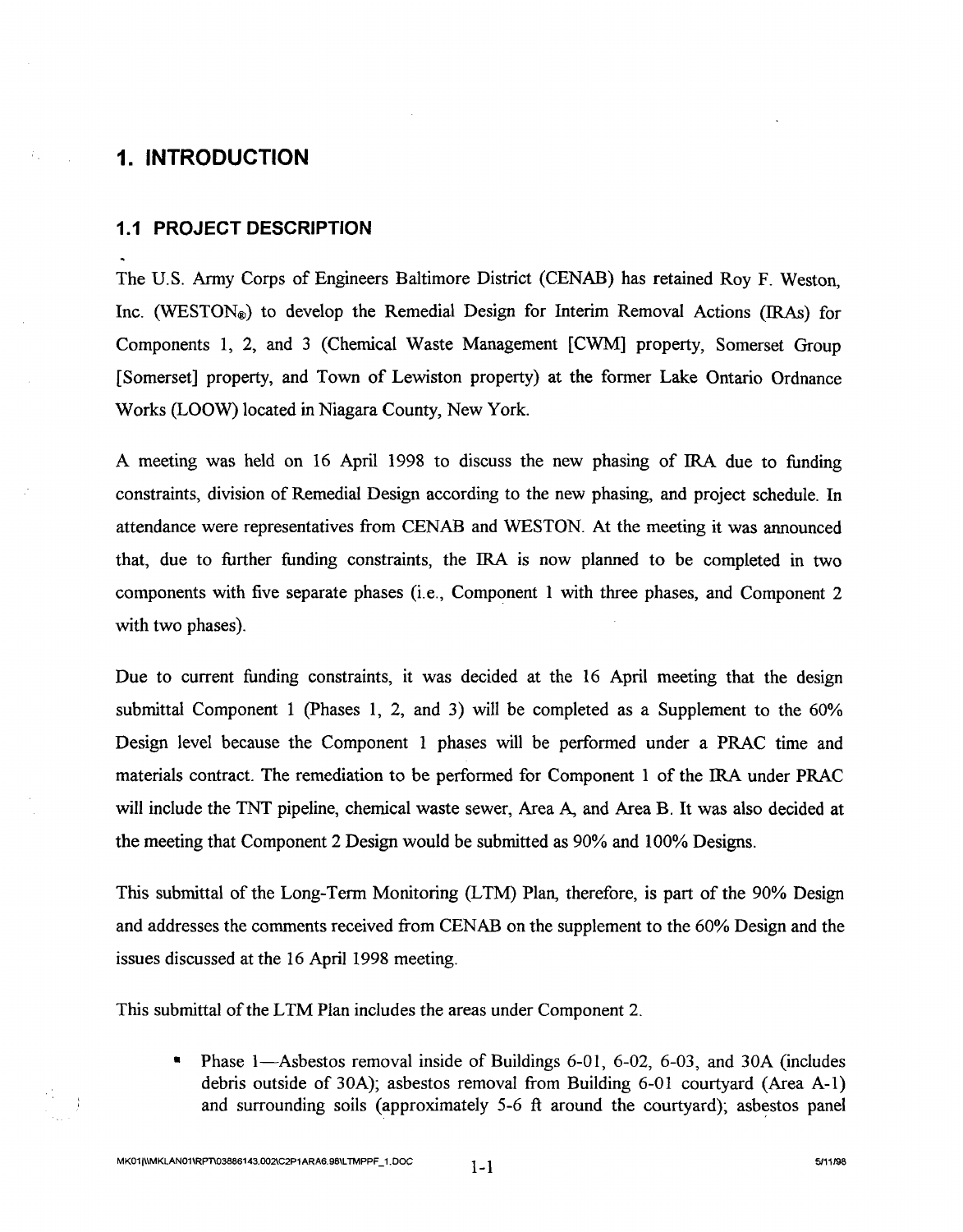removal, cleaning of concreate pads, and asbestos/soil removal surounding T-l and T -2 foundations; asbestos insulation removal at pipe bridge and removal of surrounding asbestos/soils; and removal/disposal of miscellaneous chemicals.

Phase 2—Removal of asbestos/soils and outdoor debris at Areas A-2, B, C, D, E, F.

#### **1.2 OBJECTIVE AND SCOPE**

The purpose of the LTM Plan is to ensure that there are no long-term adverse affects to the environment following the implementation of the remedial action.

The scope of the LTM Plan consists of evaluation of the results of the post-IRA samples to determine ifL TM may be necessary.

#### **1.3 GENERAL SITE BACKGROUND AND AREAS OF CONCERN**

#### **1.3.1 General Background**

The former LOOW site is located within the Town of Lewiston and the Town of Porter in Niagara County, New York (Figure 1-1). The site is located approximately 10 miles north of the City of Niagara Falls, New York.

The original site encompassed approximately 7,500 acres with actual U.S. Department of Defense (DOD) site activities having occurred on 2,500 acres. During the early 1940s, the LOOW site was used as a manufacturing plant producing TNT for use in World War II. Once completed, the complex contained a power plant, hospital, fire department, a water supply system adequate for a population of 100,000, and water supply and wastewater treatment system of underground water, sewage, acid, and TNT pipelines.

Wastewater from the TNT manufacturing operation, as well as stormwater and sanitary sewage, was transferred through an underground sewer network to a wastewater treatment plant located in the western portion of the TNT plant. The TNT pipelines ran as one pair of east-west trending lines across the TNT production area before being routed south to the wastewater treatment plant at the west end of the production line. Following the decommissioning of the TNT plant in July 1943, the majority of the LOOW facility was sold to private citizens with the government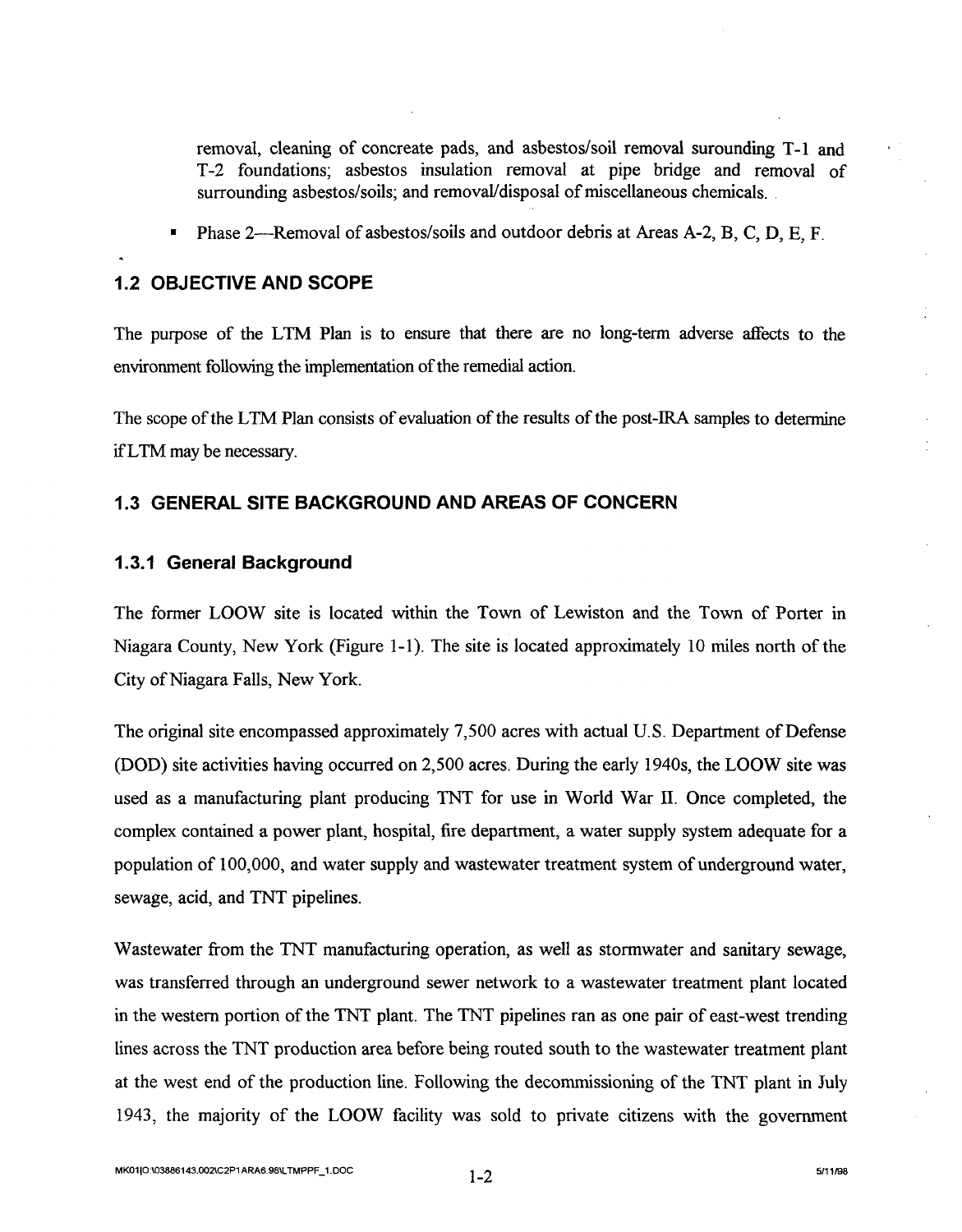

#### FIGURE 1-1 LOOW LOCATION MAP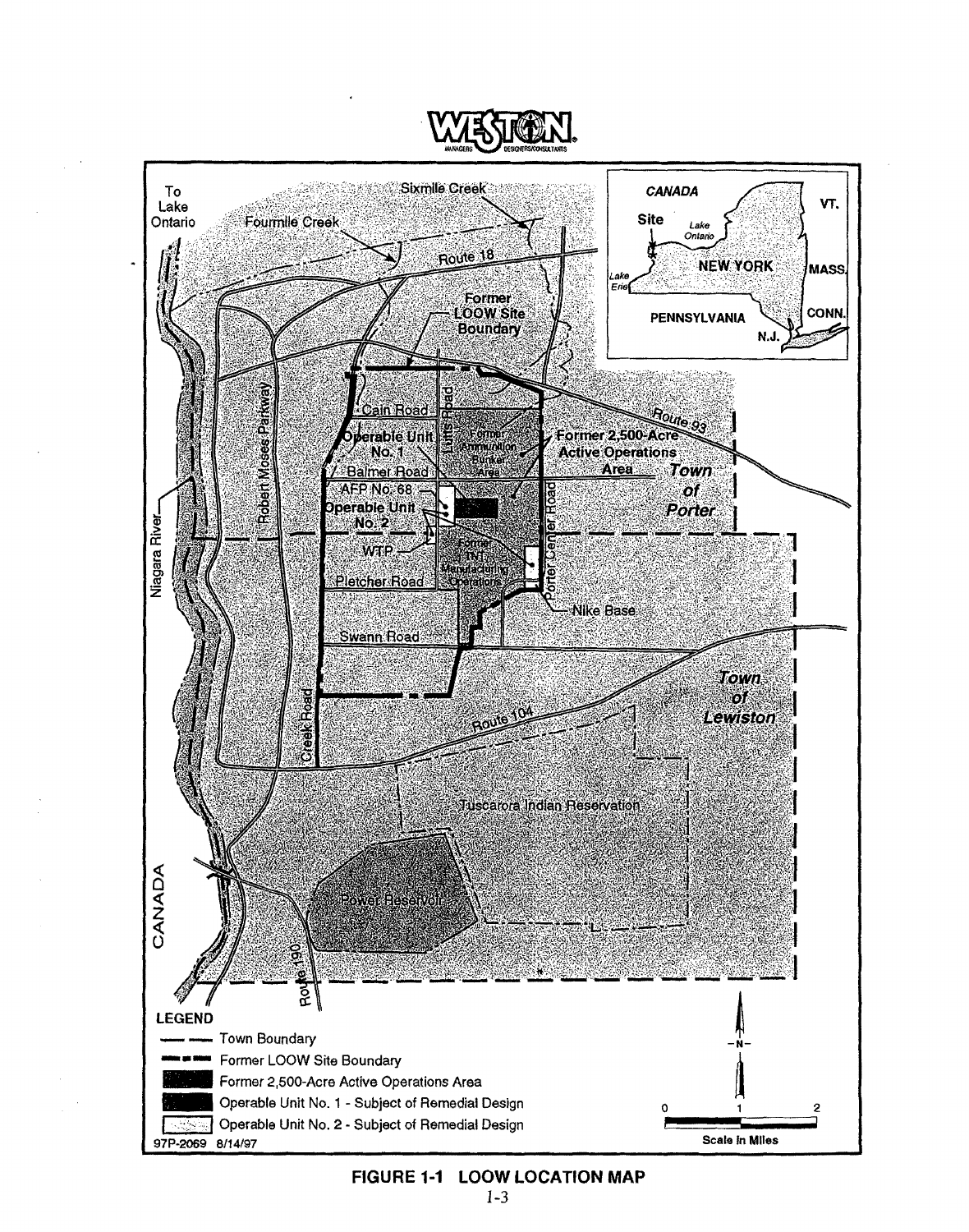retaining the former active 2,500-acre portion of the site.

Portions of the LOOW site have since been used by several branches of DOD and the U.S. Department of Energy (DOE) for various manufacturing and storage activities, including the pilot production of high-energy fuels. In 1955, the Navy and Air Force acquired 360 and 200 acres, respectively, of the former TNT plant.

In 1972, Chem-Trol Pollution Services, Inc. (Chem-Trol) acquired portions of LOOW for the development of a hazardous waste treatment, storage, and disposal (TSD) facility. Chem-Trol was acquired by SCA Chemical Services, Inc. (SCA) in 1973, and was subsequently acquired by CWM in the early 1980s. In 1969, Somerset obtained an approximate 100-acre section of the former LOOW property that contained Air Force Plant 68 (AFP-68). Around 1979, the southern half of the former AFP-68 (about 50 acres) was sold to SCA. This section is currently owned by CWM. The portions of the former TNT and AFP-68 site specifically addressed by the PRDI are situated on property currently owned by CWM and the Town of Lewiston. CWM operates the site as a Resource Conservation and Recovery Act (RCRA) TSD facility. The portion of the site owned by the Town of Lewiston is currently unused.

The focus of the Preliminary Remedial Design Investigation (PRDI) was the sampling of the TNT pipelines (Figure 1-2) and two chemical lift stations (Area 22 and Area 24) of the former chemical waste sewer line, which are all located within the CWM property. A portion of the former chemical waste sewer line and one lift station are located on the Somerset property. A portion of the TNT pipelines located within the former wastewater treatment plant is owned by the Town of Lewiston.

An investigation of asbestos containing materials was conducted at the northern portion of the former AFP-68 in January 1998.

#### **1.3.2 Areas of Concern**

The remedial investigation/feasibility study (RI/FS), engineering evaluation/cost analysis (EE/CA), PRDI Report, and Preliminary Design Analysis Report (DAR) for the LOOW site identified areas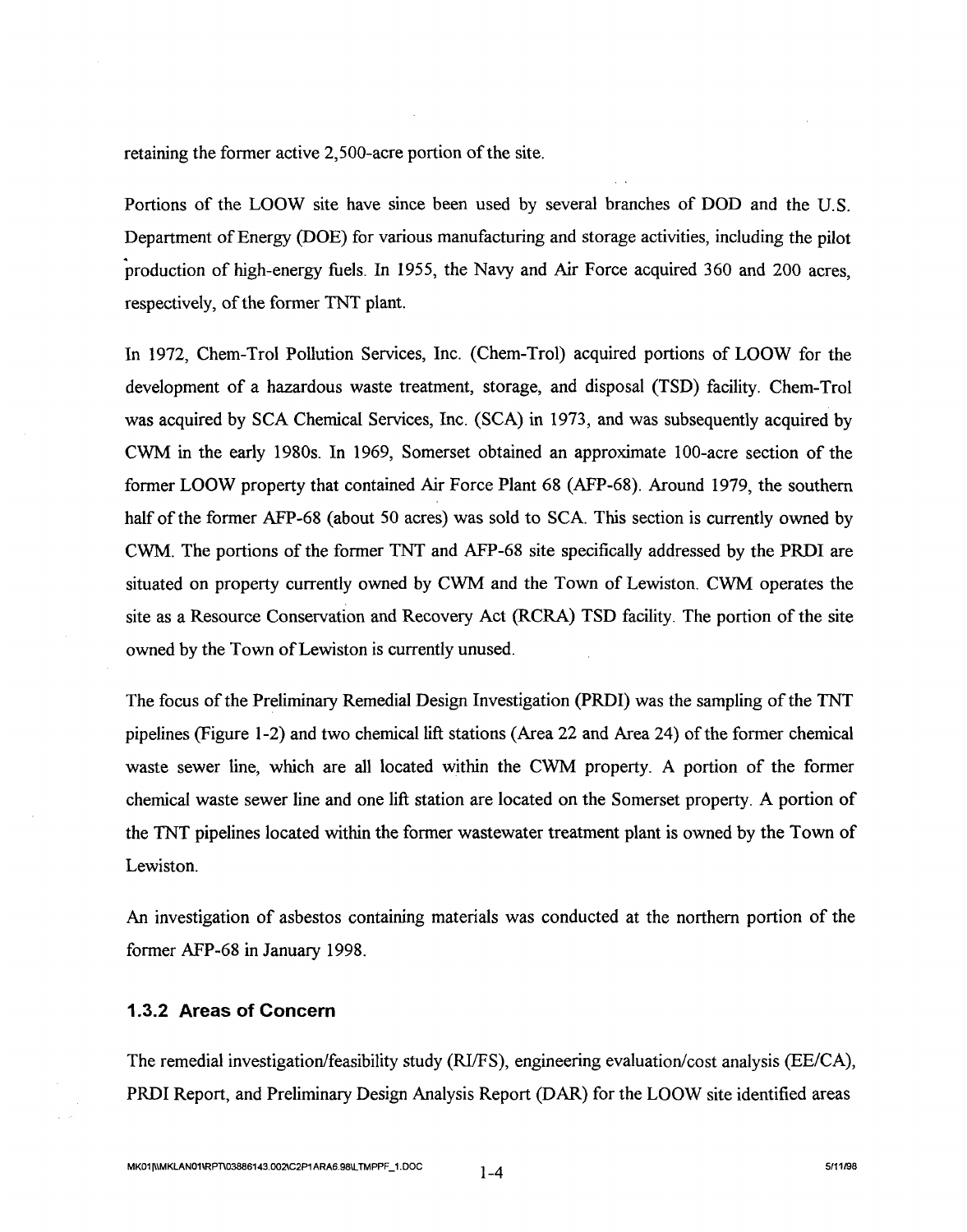







SCALE IN FEET



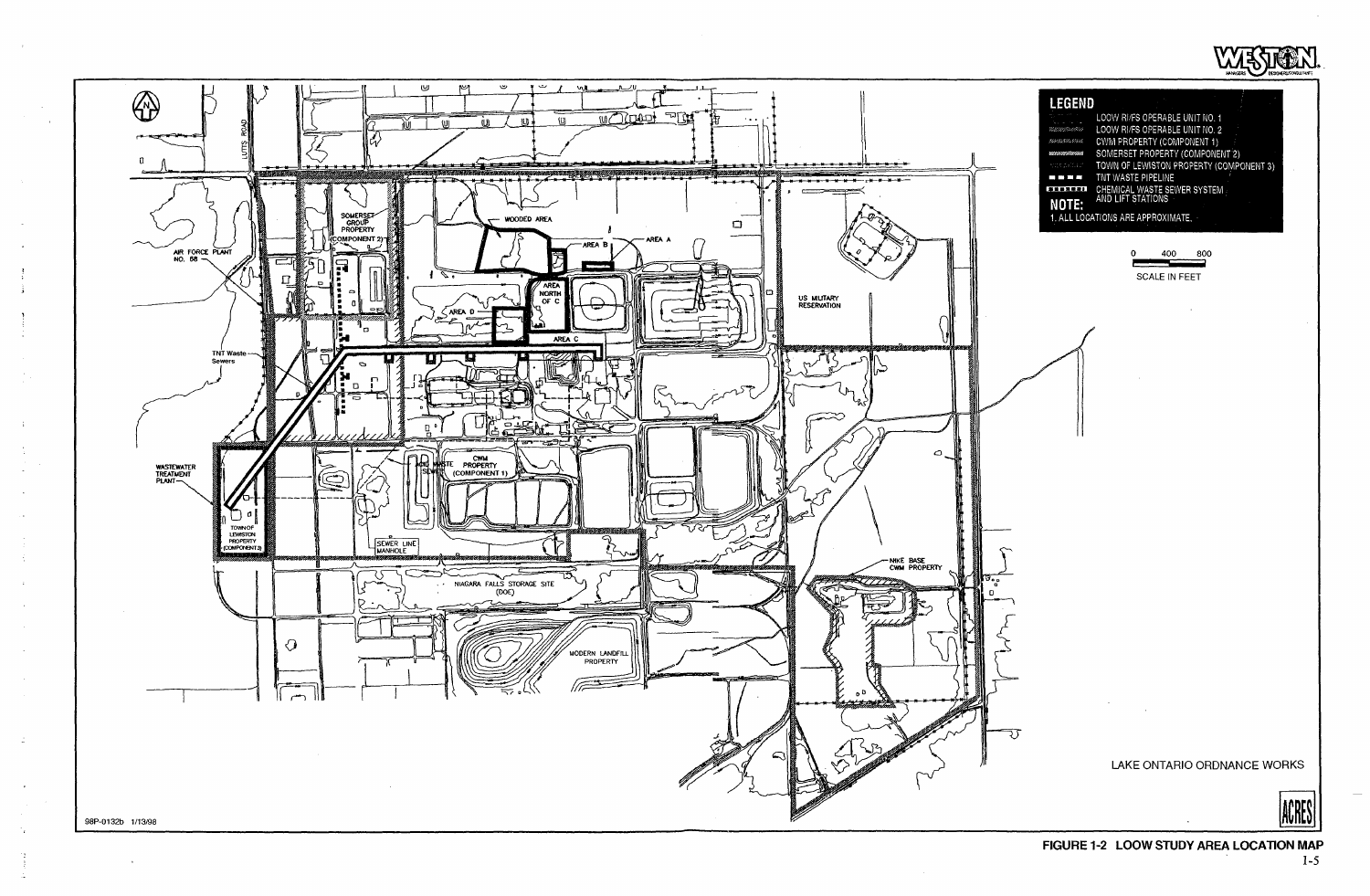for non-time-critical removal actions for Component 2, Phases 1 and 2 (Figures 1-1 and 1-2). The areas to be included are listed below:

- Component 2 (Somerset Property)
	- Loose asbestos-containing material (ACM).
	- Miscellaneous containers of liquids and oils.
	- Surface soil where there is loose ACM.

The removal actions related to the loose ACM and miscellaneous containers of hazardous liquids and oils do not require LTM activities since the materials of concern will be permanently removed from LOOW, and there are no activities that require post-remediation inspection (i.e., the ground will not be disturbed, etc.); therefore, this LTM Plan applies only to areas where soil containing asbestos is to be removed.

#### **1.4 PROJECT SCHEDULE**

Following issuance of the IRA report and completion of the removal activities, the site conditions will be evaluated to determine the need for LTM activities. CENAB will determine if LTM activities are necessary. If performed, LTM activities will be conducted on a biannual basis (i.e., two times per year). A summary report of activities conducted, which will include data and other findings, will be submitted to CENAB one time per year, no later than 3 months after the second monitoring event for that year.

#### **1.5 DOCUMENT OUTLINE**

This document has been organized as follows:

- Section 1—Introduction
- Section 2-Post-Remediation Monitoring Procedures
- Section 3-Site Safety and Health Plan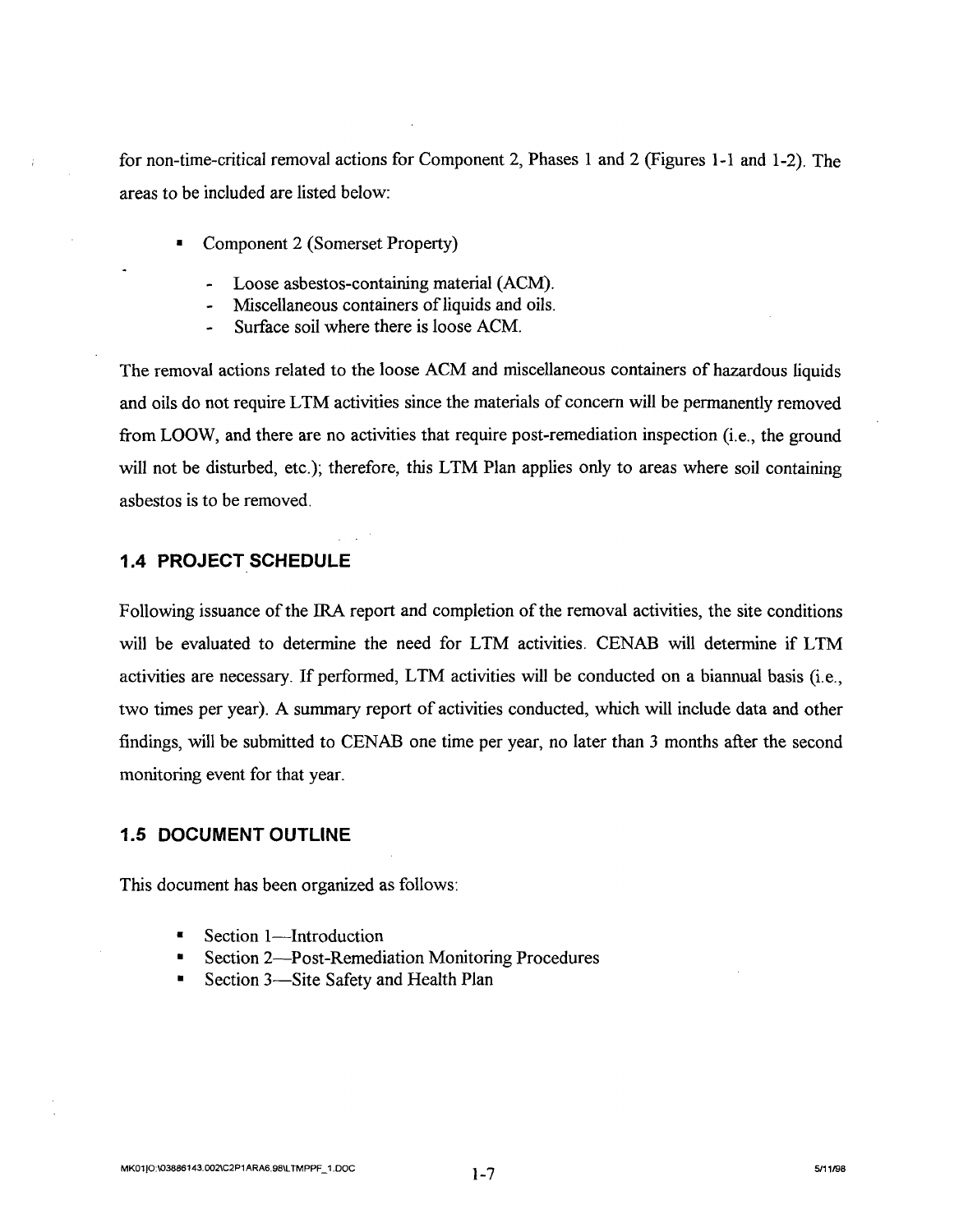### **2. POST-REMEDIATION MONITORING PROCEDURES**

#### **2.1 BASIS FOR EVALUATION OF POTENTIAL MONITORING ACTIVITIES**

This subsection presents a brief summary of the removal actions to be performed at LOOW to provide a basis for evaluating the need for LTM activities.

As part of Phases 1 and 2, surface soil that contains asbestos will be removed from designated areas.

The excavated soil/asbestos areas will be filled with clean fill that will be graded (if necessary) to match adjacent topography and prevent ponding of surface water. An appropriate seed and mulch will be placed over the disturbed area. Upon germination and establishment of the vegetation, site erosion controls will be removed. The Contractor will ensure that areas are restored in accordance with the specifications; therefore, LTM is not required for these areas.

#### **2.2 POTENTIAL MONITORING ACTIVITIES**

Potential post-remediation monitoring activities are:

**•** Inspections and maintenance of soil removal areas.

A site safety and health plan (SSHP) must be prepared prior to implementation of such LTM activities.

Post-remediation inspections will be conducted for the purpose of monitoring site conditions and determining the need for maintenance activities at the site. A site inspection report will be completed after each inspection and will be maintained on file. The report will note the condition of the site and will identify areas of the site that may require additional maintenance work.

Post-remediation inspections will include, at a minimum, the following:

• Note condition of new vegetation in the remediated areas (damaged, stressed, sparse areas, intact, etc.).